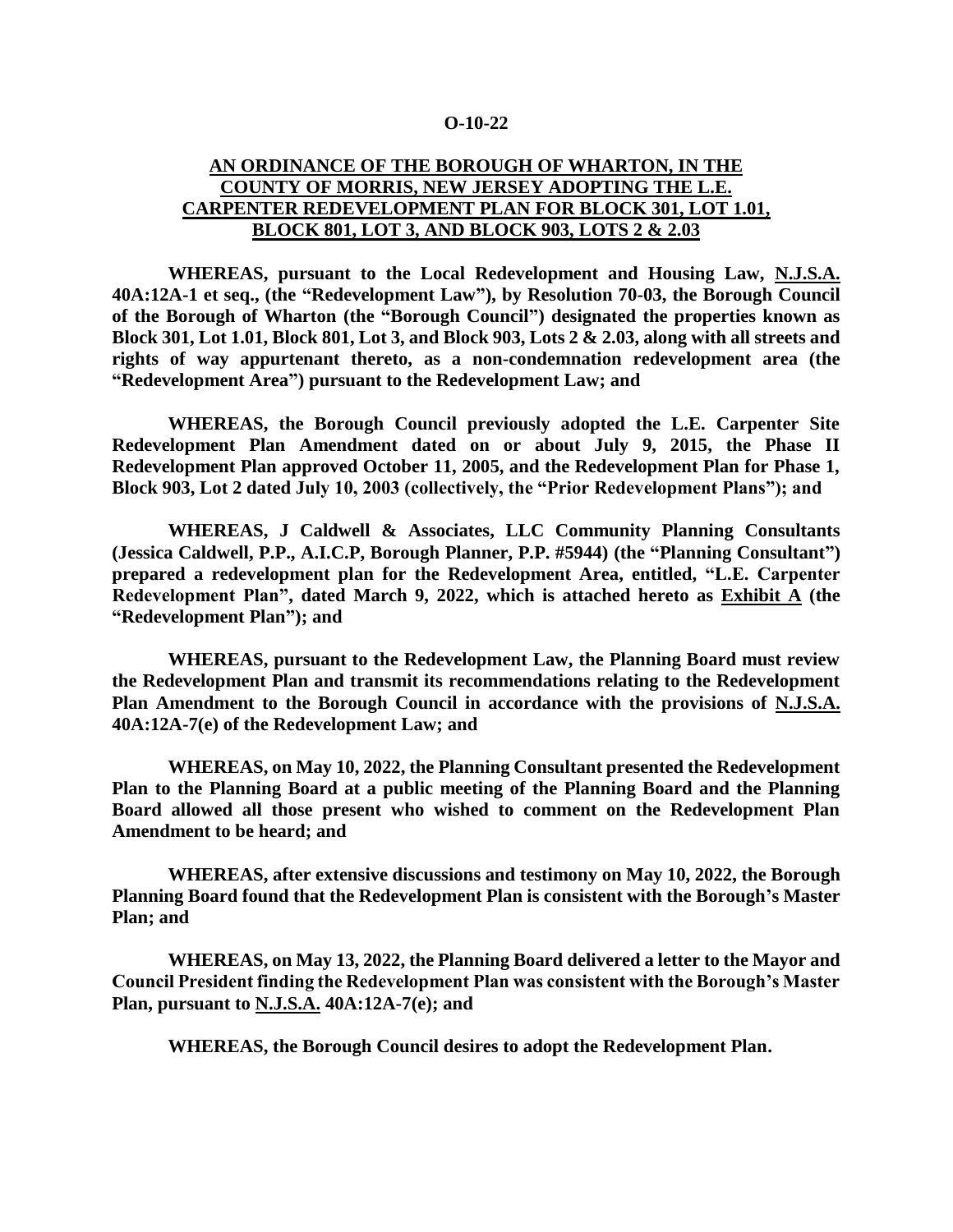**NOW THEREFORE, BE IT ORDAINED by the Borough Council of the Borough of Wharton, in the County of Morris, New Jersey, as follows:**

**1. The aforementioned recitals hereof are incorporated herein as though set forth at length.**

**2. The Redevelopment Plan is hereby approved and adopted pursuant to N.J.S.A. 40A:12A-7. The Redevelopment Plan supersedes all Prior Redevelopment Plans applicable to Block 301, Lot 1.01, Block 801, Lot 3 and Block 903, Lot 2.03 and the Redevelopment Plan is an overlay and supplemental to the underlying zoning and Prior Redevelopment Plans for Block 903, Lot 2.**

**3. The sections of the Zoning Map of the Borough that relate to the Redevelopment Area are hereby amended to incorporate the provisions of the Redevelopment Plan.**

**4. If any part of this Ordinance shall be deemed invalid, such part shall be severed and the invalidity thereby shall not affect the remaining parts of this Ordinance.**

**5. This Ordinance shall take effect in accordance with applicable law.**

**First Reading: May 23, 2022 Second Reading: June 13, 2022**

**BOROUGH OF WHARTON**

**ATTEST:**

**Borough Clerk MAYOR**

**\_\_\_\_\_\_\_\_\_\_\_\_\_\_\_\_\_\_\_\_\_\_\_\_\_\_\_ \_\_\_\_\_\_\_\_\_\_\_\_\_\_\_\_\_\_\_\_\_\_\_\_\_\_\_ Gabrielle Evangelista, WILLIAM J. CHEGWIDDEN,**